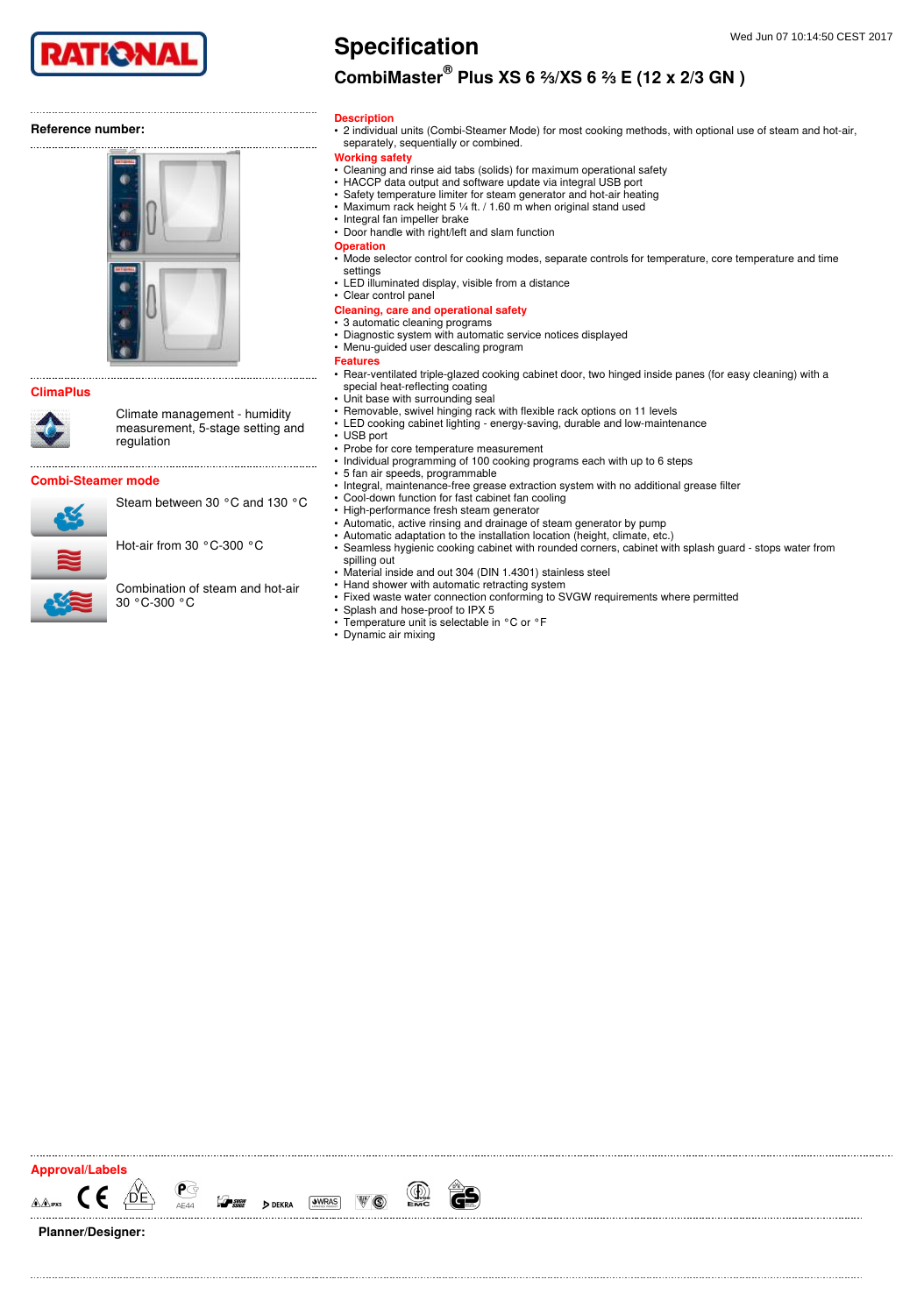

# Specification/Data sheet

## CombiMaster $^\circledR$  Plus XS 6 ⅔/XS 6 ⅔ E (12 x 2/3 GN )

### Technical Info

| Lengthwise loading for:<br>Capacity (GN-container/ 12 x 2/3 GN | 2/3, 1/2, 1/3 GN |
|----------------------------------------------------------------|------------------|
| qrids):<br>Number of meals per<br>day:                         | 40-160           |
| Width:                                                         | 655 mm           |
| Depth:                                                         | 555 mm           |
| Height:                                                        | 1152 mm          |
| Weight (net):                                                  | 124 ka           |

### Weight (gross): 164 kg Water connection (pressure hose): Water pressure (flow pressure):

(top/bottom):

3/4'' / d 1/2''

150-600 kPa / 0,15-0,6 Mpa / 1,5 - 6 bar<br>DN 40 mm Water drain: DN 40 mm

"Steam" connection (top/ 5,4 kW / 5,4 kW bottom): "Hot-air" connection 5,4 kW / 5,4 kW

(top/bottom): Mains Breaker Size /

Cable crossection

50/60Hz

connection

(amp draw)<br> $2 \times 3 \times 10$ A

 $2 \times 5 \times 1,5$ mm<sup>2</sup>

Other voltage on request!

3 NAC 400V

Installation

• Attention: Copper wiring only!

• Recommended left hand clearance for service and maintanance 20" / 500 mm. It must be a minimum of 14" / 350 mm if heat sources are affecting the left side of the unit

Connected load electric 5,7 kW / 5,7 kW

• Installations must comply with all local electrical, plumbing and ventilation codes

### **Options**

• Interface Ethernet

• Safety door lock

• external signal unit connection

**Accessories** 

• UltraVent XS condensation hood

• GN Containers, Trays, Grids

Visit us on the internet: www.rational-online.com

We reserve the right to make technical improvements